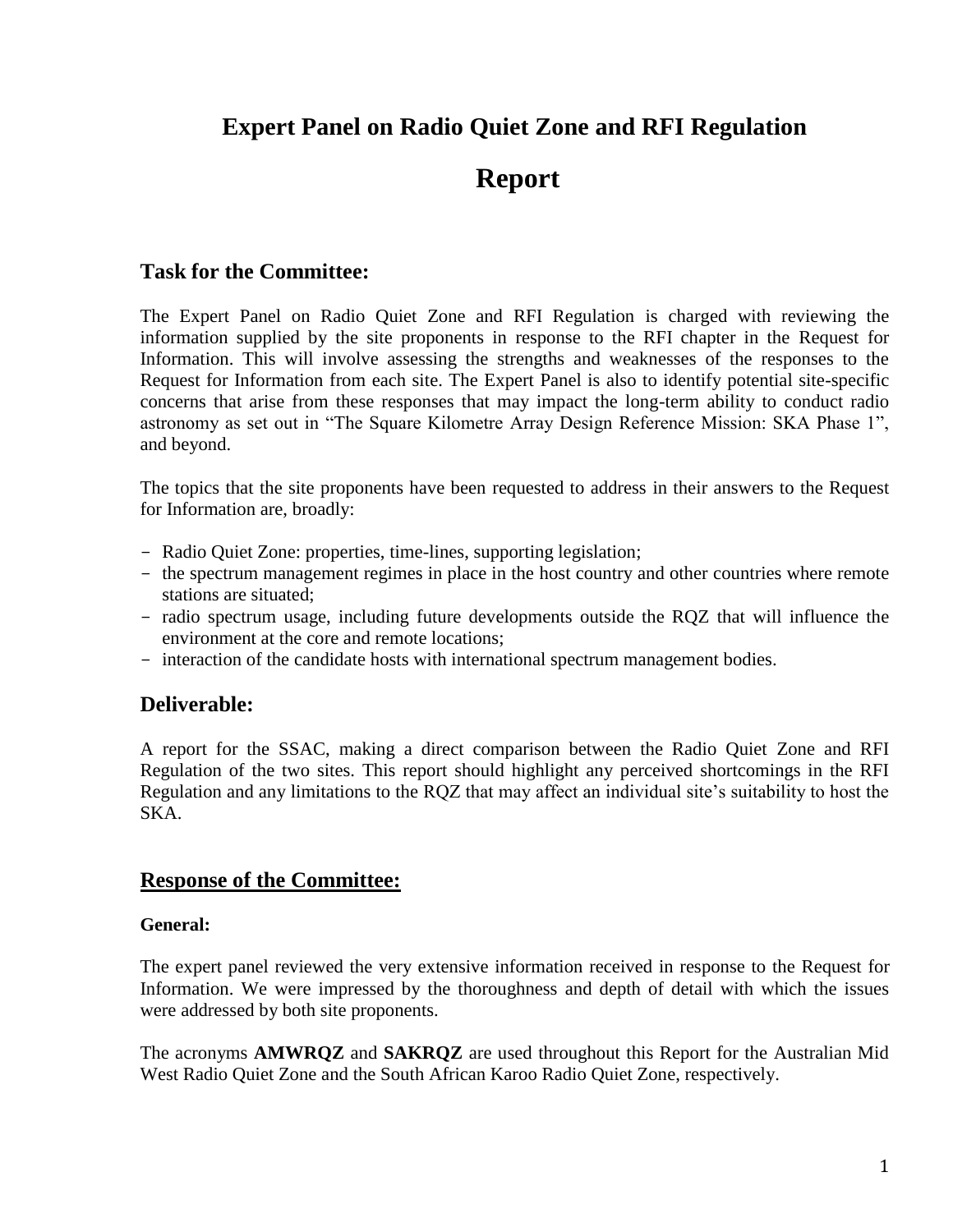#### **1) Radio Quiet Zone: properties, time-lines, supporting legislation**

#### **1.a Properties**

Size and shape of the protected areas:

#### **AMWRQZ**:

#### Core Area:

70 km radius circle centered on reference point (Area  $\sim$ 15,400 km<sup>2</sup>), with an inner core: Murchison Radio Observatory (MRO) Area: 12,674 ha – No map of the area has been supplied. (Area equivalent to that of a circle of  $\sim 6.35$  km radius) Extremely stringent equipment standards (see below) between 70 MHz and 5 GHz,

extending 10 km outwards from MRO limits

(Ref: Radio-Quiet Zone Report for Australia and New Zealand, and Attachment 6 to same)

Coordination area:

70 - 150 km radius circular annulus, centered on the above coordinates. (Area  $\sim$  55,292 km<sup>2</sup>) Frequency range (both, core and coordination areas): 70 MHz -25.25 GHz Reference Point: Lat. 26.704167 deg South; Lon. 116.658889 deg East

 (Ref: Radiocommunications (Mid-West Radio Quiet Zone) Frequency Band Plan 2011) Height: 15 m (Ref: RALI: MS32, page 6)

#### **SAKRQZ**:

Karoo Core Astronomy Advantage Area: No map of this area (comprised of two farms) has been supplied; Area: 14,000 ha (Annexure E1.7.1 – Declaration- Section 3) (This area is equivalent to that of a circle of  $\sim 6.7$  km radius) Reference Point: Lat. 30.7148 deg South, Lon. 21.38880 deg East (Ref. Annexure E.1.9.2) Height: 10 m (Ref: South African Response to the SSG Request for Information) Frequency range: 9 kHz - 3 000 GHz Karoo Central Astronomy Advantage Areas (KCAAAs): KCAAA1: Irregular polygon; Area: 123,456 km<sup>2</sup> (circle of  $\sim$  200 km radius) Frequency range: 70 - 1710 MHz KCAAA2: Irregular polygon; Area: 79,963 km<sup>2</sup> (circle of  $\sim 160$  km radius) Frequency range: 1710 - 6000 MHz KCAAA3: Irregular polygon; Area:  $44,602 \text{ km}^2$  (circle of  $\sim 120 \text{ km}$  radius) Frequency range: 6000 MHz - 25.5 GHz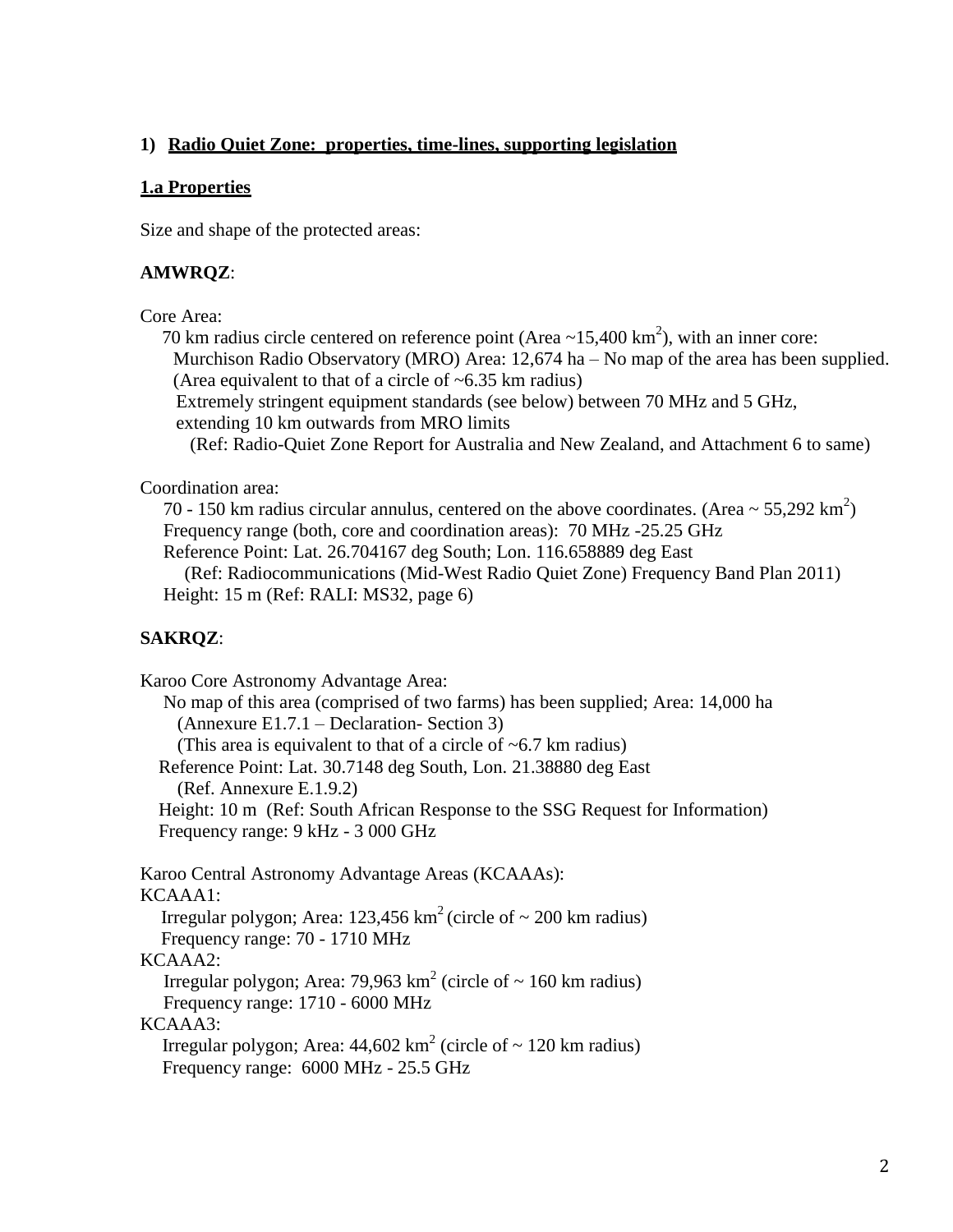Karoo Coordinated Astronomy Advantage Areas (KCooAAAs): KCooAAA1: Irregular- Most of North Cape Town Province- surrounds KCAAA1- see map Area:  $372,889$  km<sup>2</sup> Frequency range: 70 - 1710 MHz (Ref. Annexure E.1.9.2) KCooAAA2: Irregular polygon – surrounds KCAAA2 Frequency range: 1710 - 6000 MHz Area:  $43,493$  km<sup>2</sup> Reference Point and Height: s Karoo Core Astronomy Advantage Area

### **1.b Power levels**

1.b.1) Core Areas

# **AMWRQZ**

Within the MRO and 10 km outwards, variable, in the 70 MHz to 5 GHz range more stringent than Recommendation ITU-R RA.769-2, depending on distance from center, MRO exercises control. (Ref: Table 1, Attachment 6 to Radio-Quiet Zone Report for Australia and New Zealand)

Within the restricted zone (ROZ inner zone; 70 km radius circle):

- Radio Astronomy is declared the primary service in the range 70 MHz 25.25 GHz
- Existing stations are grandfathered
- No new licenses are to be issued to coordinated terrestrial stations (Fixed stations) and to Earth stations
- No expansion or modification of existing stations is allowed
- Exceptions may be granted by the Manager, Broadcasting Section, possibly subject to Observatory (CSIRO) approval. It is presumed, that the observatory would grant an exception to transmitters meeting the Recommendation ITU-R RA.769-2 detrimental threshold levels at the reference point.

(References: Radiocommunications (Mid-West Radio Quiet Zone) Frequency Band Plan 2011 and RALI: MS 32)

# **SAKRQZ**:

Within the Karoo Core Astronomy Advantage Area (defined in Annexure E1.7.1)

- Radio astronomy and related activities are the only allowed users of the spectrum in the range 9 kHz to 3000 GHz
- Construction, expansion or operation of fixed services prohibited
- Activities that may interfere with radio astronomy observations prohibited
- No separately stated permissible power flux level allowed within the core area is stated, the SARAS protection levels (see below) apply
- No provision for exceptions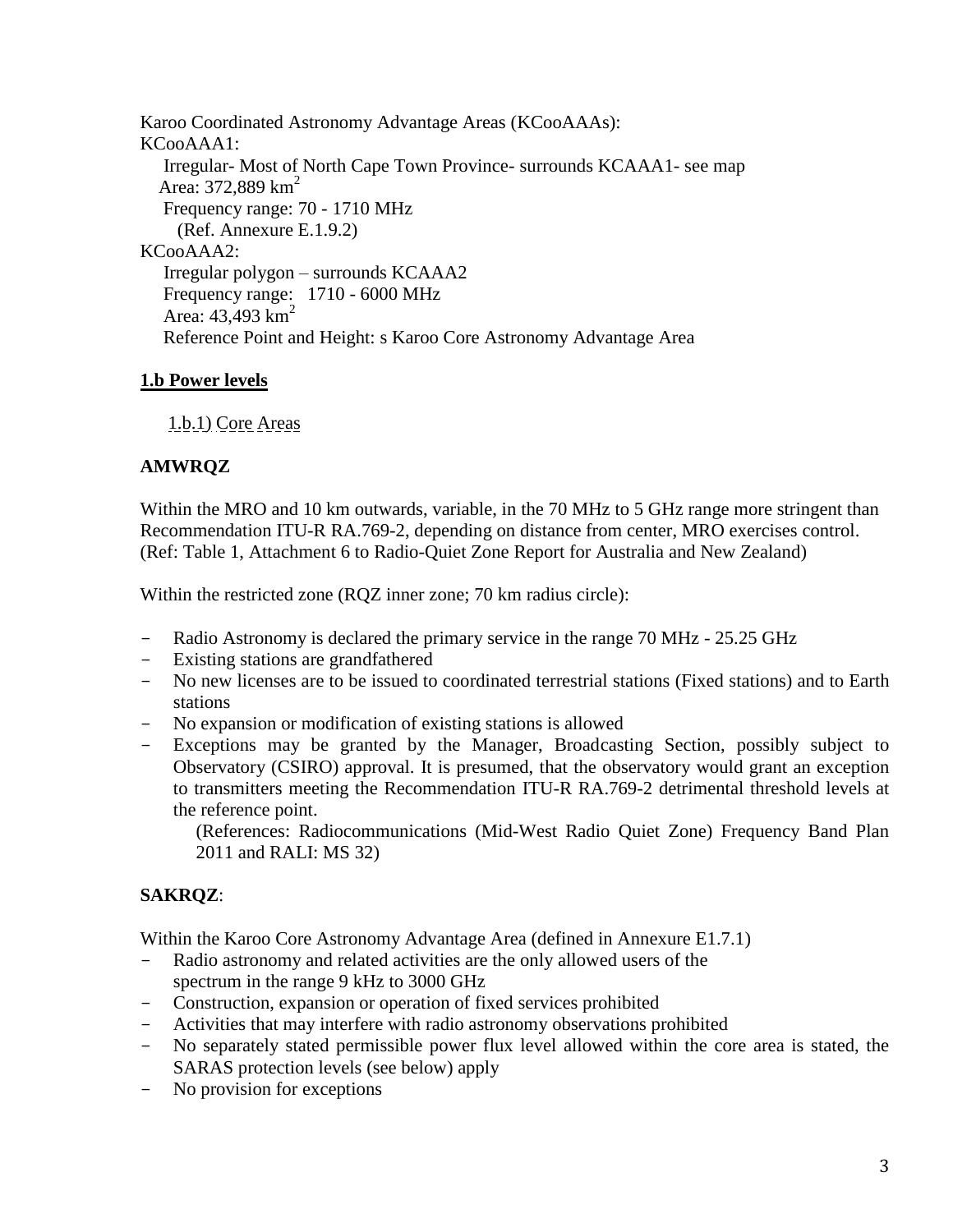(References: Annexures E1.7.1 and 1.7.3, South African Response)

## 1.b.2) Coordination Areas

# **AMWRQZ**

Within the Coordination Area (RQZ outer zone, 70 - 150 km radius circular annulus):

- Assessment of transmitters based on evaluation of transmitter power minus propagation path loss. For equations, see section 4.2.1 of the RALI: MS32

Assumptions:

- Uniform emission level over transmitter bandwidth (except in certain cases)
- Propagation loss determined based on methods described in Recommendation ITU-R P.526
- 9 sec digital elevation terrain model (or better)
- Ultimate licensing authority retained by the Australian Communications and Media Authority (ACMA), in consultation with CSIRO

# **SAKRQZ**

Within the KCAAA Central Areas (see above)

After promulgation of regulations no transmissions allowed in KCAAAs, except for:

- Transmitters that do not exceed the SARAS spfd level at the reference point
- 87.5-100 MHz portion of the FM band is excepted for broadcasting services and may operate in all KCAAAs,
- Two (unspecified) 8 MHz blocks of spectrum in UHF band (470-862 MHz) excepted for TV broadcasting and may operate in KCAAA1- Analogue transmissions are prohibited after migration deadline to Digital TV (aim: 100% migration by late 2013; Ref. Annexure E.5.6.2, *draft policy only*)
- FM and UHF TV operations also have to comply with the SARAS level at the reference point
- No transmitter may exceed 60 dBm of effective radiated power
- No transmitter can cause saturation to any radio astronomy receiver within the KCAAA (Saturation level defined as: -120dBm/Hz)
- Essential services, as determined by the management authority, may operate above the detrimental level, upon request

Within the (surrounding) KCooAAAs:

For Fixed RFI sources operating in the band 70-1710 MHz (KCooAAA1) and 1710-6000 MHz (KCooAAA2) that exceed the protection levels for the Karoo Core Centre (KCC)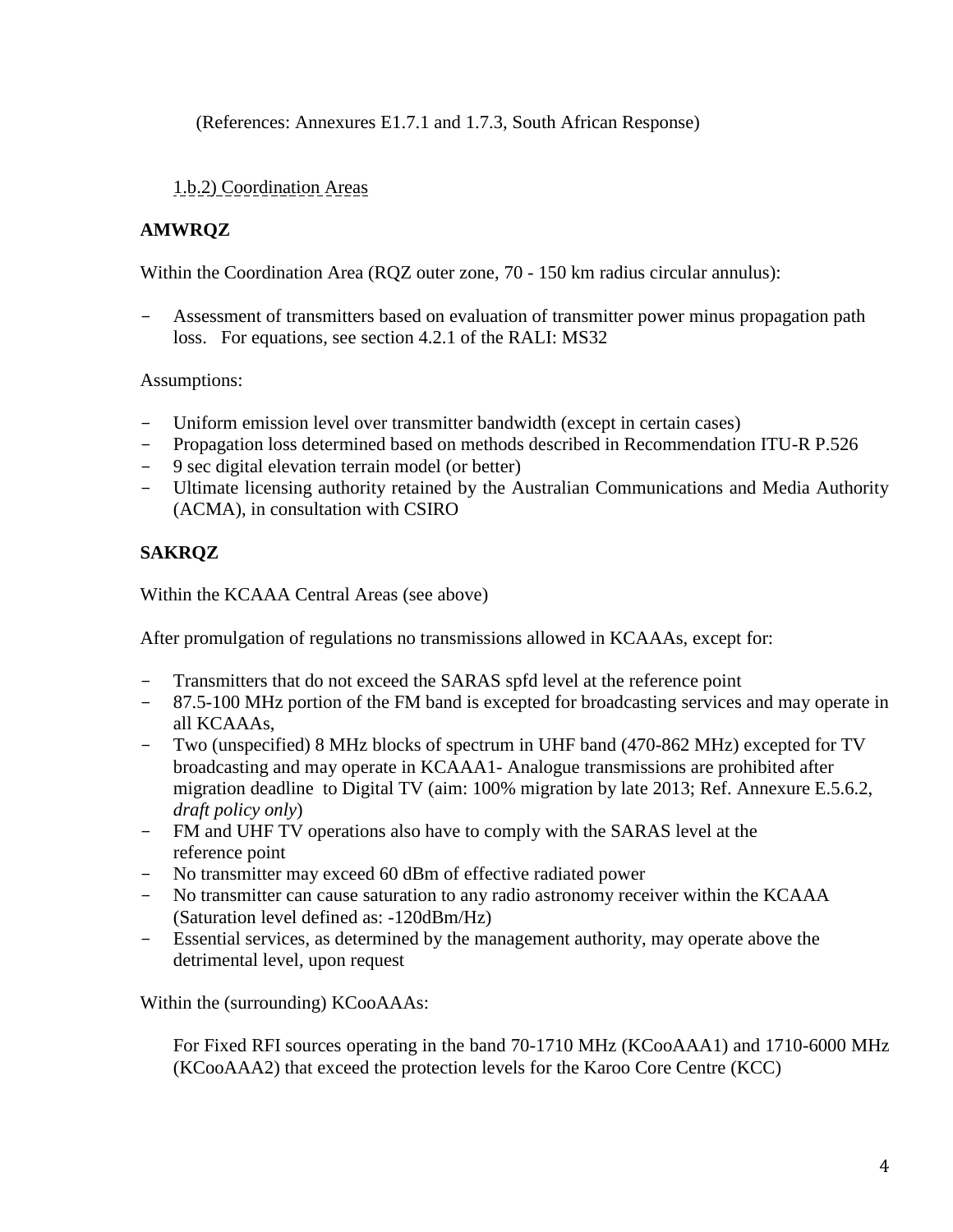The applicable standards and conditions are:

Within the KCooAAA1:

- If the effective radiated power level of a source exceeds 60 dBm, its effective radiated power level
	- within the KCAAA1 may not exceed 60 dBm
	- within the direction of the KCC may not exceed the applicable protection levels prescribed in the KCC
- FM band broadcasting limited to the band 87.5-100 MHz
- TV broadcasting
	- limited to the band 470-854 MHz
	- analogue transmissions must use co-channel frequency assignments and digital transmissions must use single frequency networks, as far as is practicably possible

# Within the KCooAAA2:

- No transmissions may exceed an effective radiated power of 60 dBm
- Even if the effective radiated power level is at or below 60 dBm, the RFI may not exceed the applicable protection levels prescribed in the KCC

(Ref: Annexure E.1.9.2)

1.b.3) Remote stations

# **AMWRQZ**

- To be sited avoiding areas of high mineral and petroleum prospectivity.
- Siting will comply with radio-quiet requirements, sites to be located outside buffer zones for relevant transmitters and existing infrastructure.
- Determination of sites and protection for them will proceed once SKA requirements are determined and remote station numbers are confirmed.

(Ref: Radio-Quiet Zone Report for Australia and New Zealand, Section 3)

# **SAKRQZ**

#### The remote stations:

- Located within the KCAAA or KCooAAA will be subject to the protection conditions in force within these areas;
	- however, in general, the protection level will decrease with distance from the KCC
	- therefore, other protection techniques need to be applied for the remote stations in the other parts of South Africa or in the other participating African countries
- Are located so as to seek to minimize impact from existing RFI sources.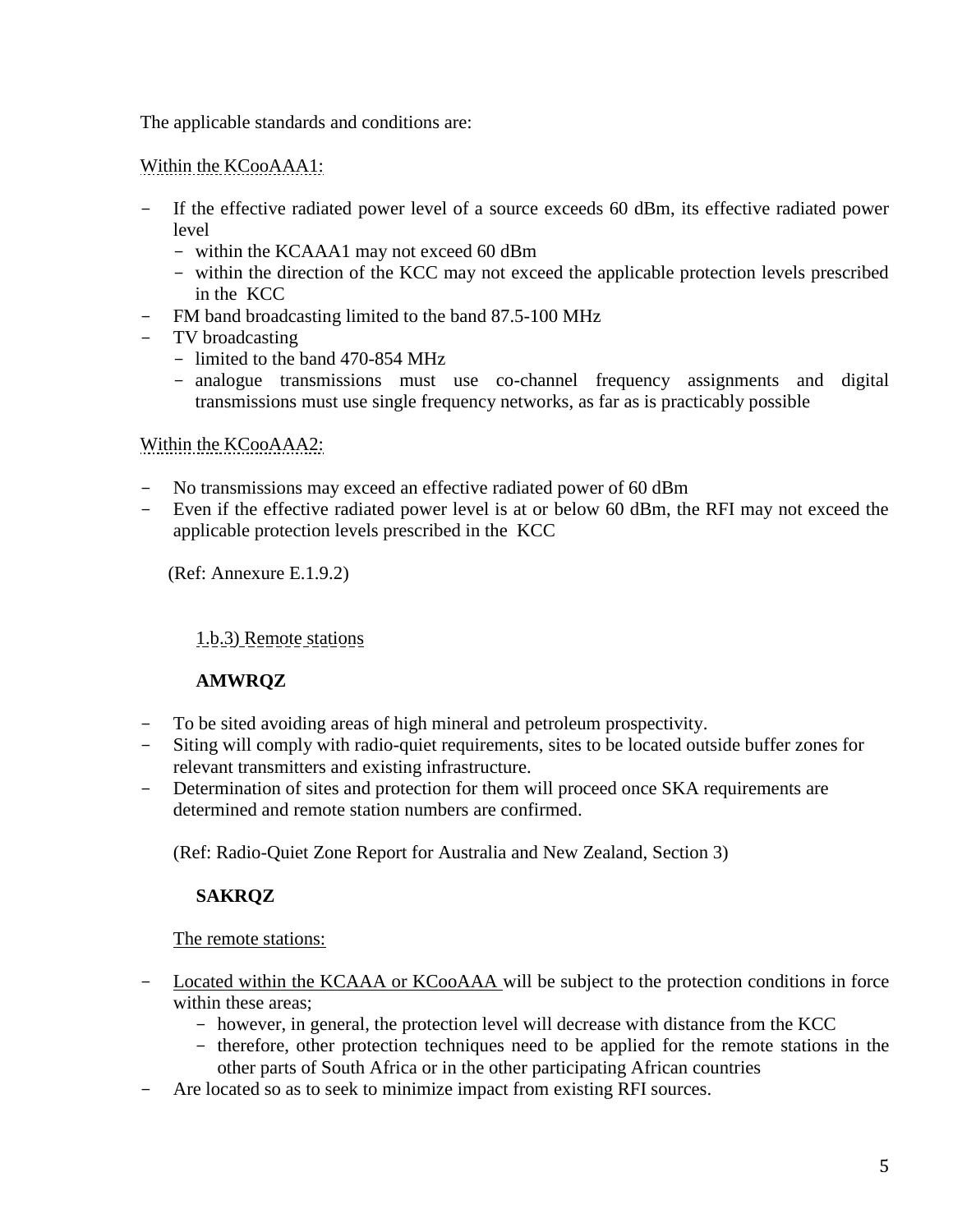- Have a protected operating frequency range of 300 MHz 10 GHz
- Will have as a preferred protected zone an area with a radius of 50 km, within which no new radio communication transmissions are to be established, or the use of existing transmissions extended or increased. The radius can be amended depending on local circumstances.
- Within South Africa will be protected according to the terms of the AGA Act.
	- Other areas in South Africa may also be designated as an AAA, subject to conditions
	- Within these areas, Core and Central AAAs may be declared, where the Core AAA would be used to accommodate the remote station, and the Central AAA would constitute the protected area of, in principle, 50 km radius. In the other African participating countries the protection sought will be the same as that stated above. An arrangement based on local law would be made with the local government and regulator as and when required (see also Sect. 2a of the present report)

(Ref: South African Response, Sect. 1.5.4)

#### 1.b.4) Protection levels

The SKA Task Force on Regulatory Issues considered that three distinct protection levels were needed for different portions of the SKA (SKA Memo 73; November 2005):

- **- core area:** the highest level of protection, as given in Tables 1 and 2 (for, respectively, singledish continuum and spectral line observations) of Annex 1 to Recommendation ITU-R RA.769-2 is required;
- **- intermediate region (**up to 150km from the centre of the array): the approximate level of required protection is 15 dB less stringent than the continuum threshold level in the core area;
- **- remote stations (**beyond 150 km): protection at VLBI levels given in Recommendation ITU-R RA.769-2 Annex 1, Table 3 should be sufficient.

In Recommendation ITU-R RA.769-2, the threshold levels for interference detrimental to radio astronomy are given in terms of power flux density (pfd), in units of  $dB(W/m<sup>2</sup>)$  or in terms of spectral power flux density (spfd), in units of  $dB(W/(m^2·Hz))$ , for both continuum (Table 1 of Annex 1 to the Recommendation) and spectral line observations (Table 2 of Annex 1).

In both the Radio-Quiet Zone Report from Australia and New Zealand and the South African Response to the SSG Request for Information the units used in Recommendation ITU-R RA.769-2 have been converted to dBm/Hz. The conversion formulas between these units are:

- **-** dB(W/(m<sup>2</sup>·Hz)) to dBm : dBm = spfd 20log(f) + 10log( $\Delta$ f) + 188.5
- $dB(W/m^2)$  to  $dBm$  :  $dBm = pfd - 20log(f) + 188.5$

where f is the centre frequency and  $\Delta f$  is the bandwidth, both in Hz.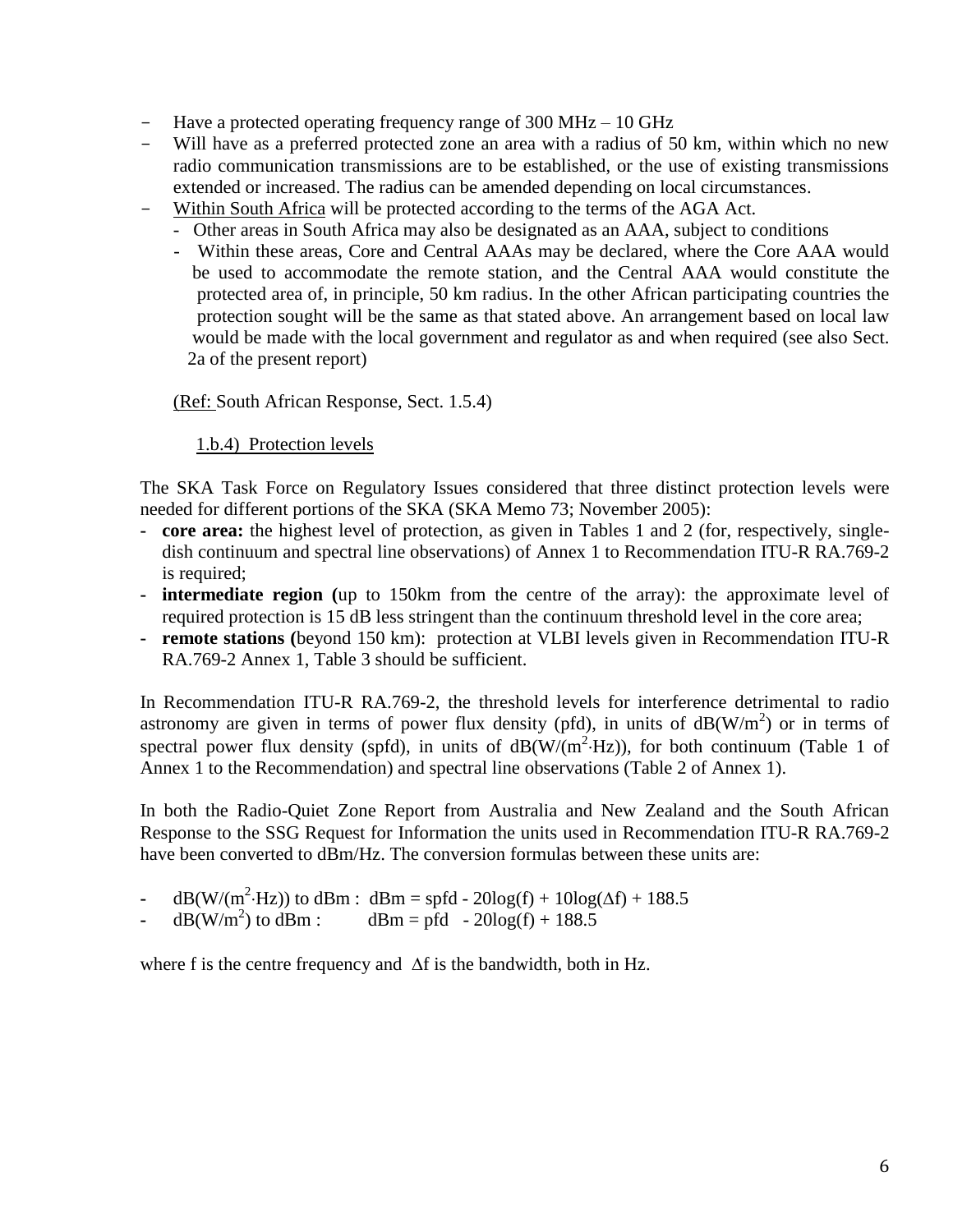

**Fig. 1**: Graphic representation of the threshold levels for detrimental RFI listed in the Australian and the South African documents, labeled as AUS and RSA, respectively. Also shown is a line (labeled Rec 769) connecting levels from Recommendation ITU-R RA.769- 2 for the frequency bands allocated to the radio astronomy service in the ITU-R Radio Regulations.

In the Radio-Quiet Zone Report for Australia and New Zealand, Table 2 lists the power spectral density threshold levels received at the SKA core in a series of frequency ranges, from 100 MHz to 25.25 GHz, together with the corresponding radii of the restricted and coordination zones of the AMWRQZ. The level listed there for the band 100-230 MHz has since then been extended down to 70 MHz (Ref. Mid-West Radio Quiet Zone Frequency Band Plan 2011).

In the South African Response, the SARAS standard threshold levels were derived using the methodology of Recommendation ITU-R RA.769-2, assuming 1% receiver bandwidths in order to derive a continuous function for levels across the entire band  $70 \text{ MHz} - 25.25 \text{ GHz}$ . A piecewise linear function was used to describe the levels.

The South African threshold levels correspond globally to those given for single-dish continuum observations in Recommendation ITU-R RA.769-2, whereas the Australian levels are on average  $\sim$ 15 dB less stringent, and correspond to the levels for a linked interferometer with a compact configuration, like the D configuration of the VLA (e.g., ITU-R Handbook on Radio astronomy).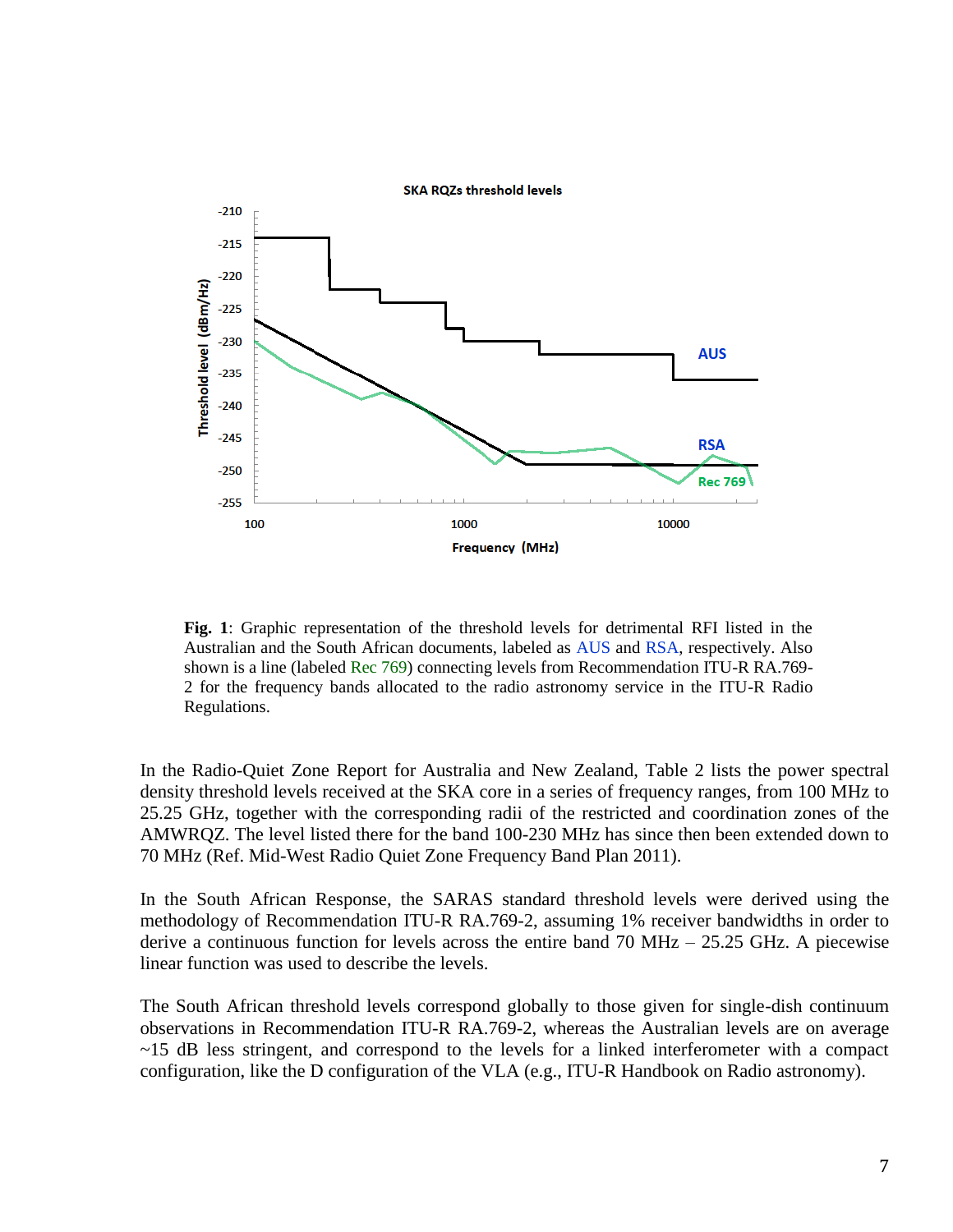#### **1.c) Timelines and supporting legislation**

RQZ related legislation and timelines have been mostly established jointly and are described so below.

### **SAKRQZ**

Efforts to establish protected areas for radio astronomy in the Republic of South Africa (RSA) were initiated in 2003. These efforts culminated in the promulgation of the Astronomy Geographic Advantage Act of 2007, the framework legislation promoting astronomy activities, establishment of RQZs and the preservation of RFI free environment within the same. The official entry in force of the AGA is June 17, 2008, the date of its publication in the Government Gazette (Ref: Annexure E1.2).

The AGA Act can only be repealed or amended by the National Assembly (Parliament) of South Africa, but such a process will also be governed by the South African Constitution in terms of any vested rights and by other legislation. The declarations made in terms of the AGA Act can be withdrawn or a part of a declared area can be excluded by the Minister where the purpose of the declaration is no longer necessary. Regulations may also be repealed or amended by the Minister.

A specific timeline of regulations for the establishment and protection of the various Astronomy Advantage Areas (AAAs) is given in Table 1 of the South African Response to the SSG. An abbreviated Table of the expected timeline for the establishment of the RQZ is shown below:

| <b>Action</b>                                               | <b>Date</b>             |
|-------------------------------------------------------------|-------------------------|
| Northern Cape Province declared Astronomy Advantage Area,   | 19 February, 2010       |
| with exception of one township                              |                         |
| Core AAA declared; public comments/regulations due in July, | 20 August, 2010         |
| 2011                                                        |                         |
| Public comments due on SARAS protection levels              | July, 2011              |
| Public comments due on Karoo Central AAA declaration,       | July-August, 2011       |
| regulations                                                 |                         |
| Public comments due on Karoo Coordinated AAA declaration,   | November-December, 2011 |
| regulations                                                 |                         |
| Remote stations                                             | No date given           |

# **AMWRQZ**

The Radiocommunications Act 1992, which provides the legislative backbone for the Mid West RQZ, can only be amended or overturned though a motion to the full Parliament of the Australian Government.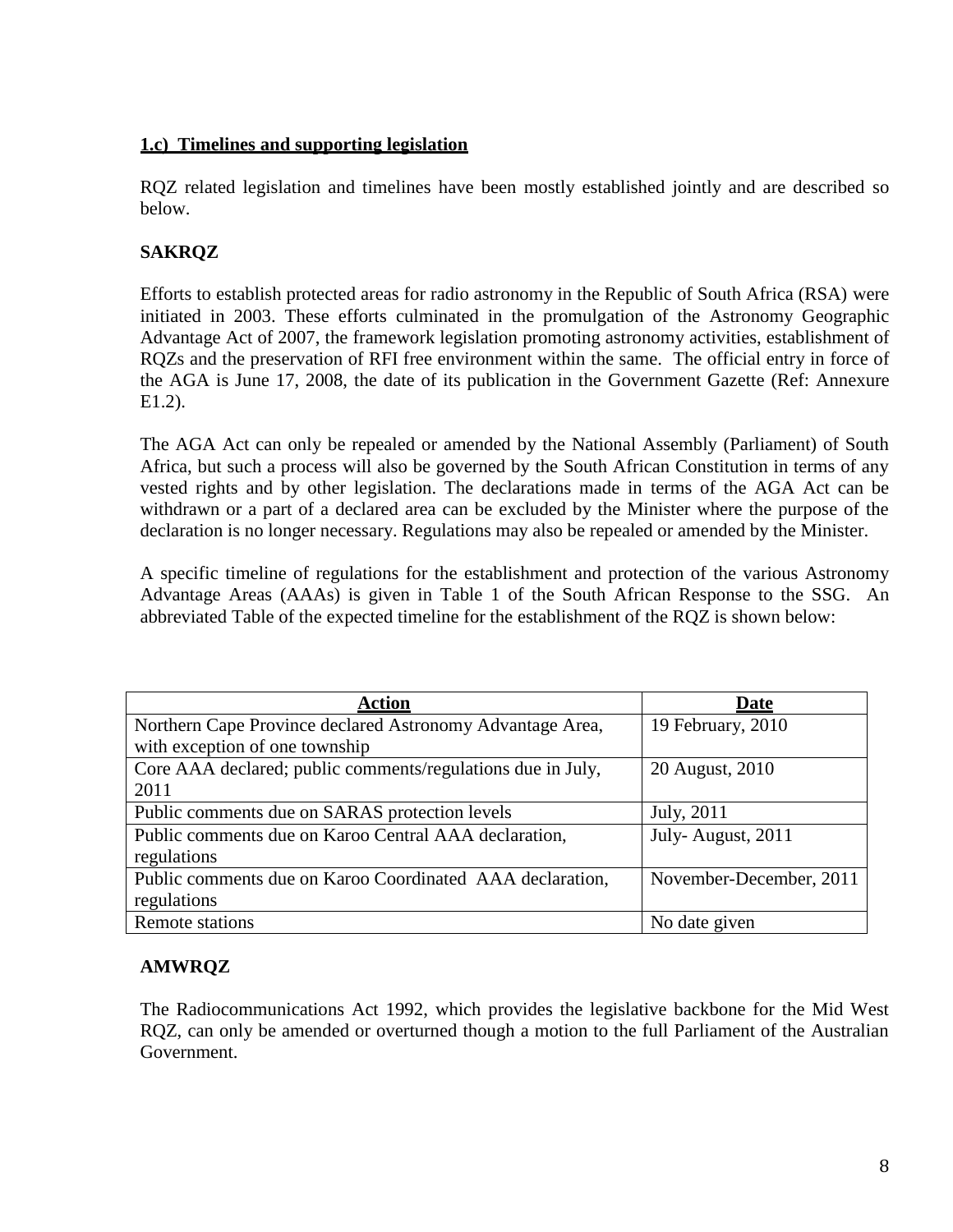A frequency band plan, such as Mid-West Radio Quiet Zone Frequency Band Plan 2011, is a legislative instrument under the Radiocommunications Act 1992. It is a so-called disallowable instrument and must therefore be tabled in, and be subject to disallowance (veto) by the Australian Parliament.

The Australian Communications and Media Authority (ACMA) regulates the radio spectrum in Australia. Unless otherwise noted, the actions referenced in the Table below, that provides a timeline for the establishment of the AMWRQZ, were taken by ACMA. The entire AMWRQZ (up to 150 km from the reference point) is dealt with in all the actions in the Table.

| <b>Action</b>                                                       | Date               |
|---------------------------------------------------------------------|--------------------|
| Embargo 41 issued. Prohibits new assignments of fixed terrestrial   | 11 April, 2005     |
| stations and Earth stations within 150 km of the reference point in |                    |
| the 100-230 MHz range and within 100 km of the reference point      |                    |
| in the 230 MHz-25.25 GHz range.                                     |                    |
| RALI:MS32 confirms the embargo and establishes further              | 24 September, 2007 |
| regulations                                                         |                    |
| MoU between the Australian and Western Australian governments       | June, 2011         |
| signed on Radio Quiet Matters                                       |                    |
| New Arrangements for the AMWRQZ issued. Extends lower               | 11 July, 2011      |
| frequency range to 70 MHz, establishes inner radius at 70 km,       |                    |
| outer radius at 150 km for all frequencies, maintains fundamental   |                    |
| aspects of RALI:MS 32                                               |                    |
| No substantial modifications to the New Arrangements document       | No date given      |
| are expected Some further detailed regulations, and changes to the  |                    |
| RALI, consequential to the increase in the lower range of the       |                    |
| spectrum and reduced radius of the inner zone of the RQZ are        |                    |
| expected.                                                           |                    |
| Remote stations                                                     | No date given      |

# **2) Spectrum management in the host country and other countries where remote stations are situated.**

#### 2.a) Spectrum Management

#### **South Africa**

Radio Frequency Spectrum Policy for South Africa was promulgated by the Minister of Communications, in April, 2010. Spectrum authority is vested in the Minister, who decides over spectrum policy, is responsible for the allocation plan and other allocation related matters, and represents South Africa at the ITU. Day-to-day management of the spectrum and implementation of policy is delegated to the Independent Communication Authority of South Africa (ICASA).

The use of spectrum for scientific research is one of the designated objectives of South African national spectrum policy. The Astronomy Geographic Advantage Act (Annexure E1.0) made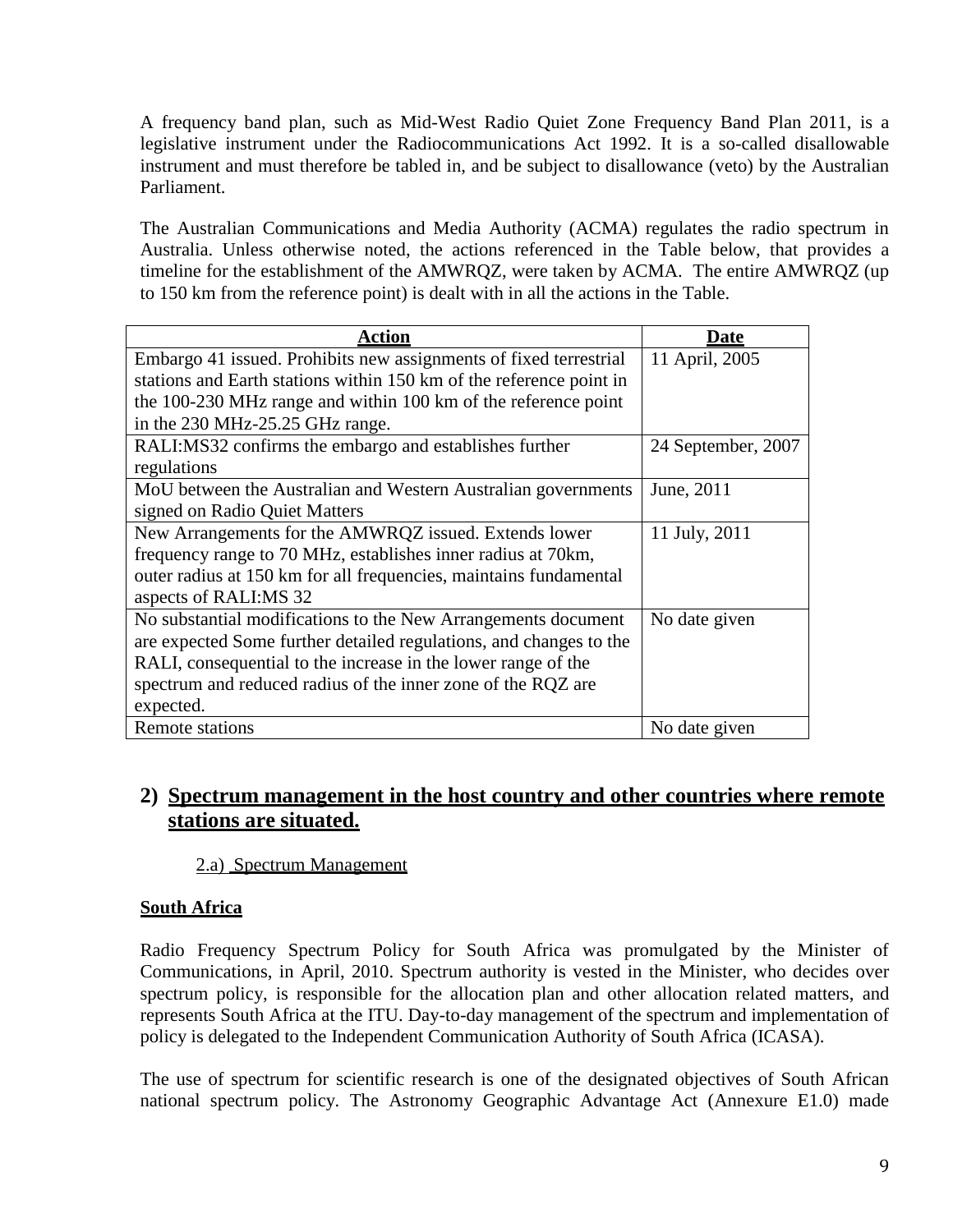operational in April, 2009 empowers the Minister of Science and Technology to regulate spectrum usage (including retroactively, if needed), in areas identified as Astronomy Advantage Areas (AAA) for the benefit of astronomy activities. The Minister must, however, assign the management of the AAAs to an Astronomy Management Authority. In areas identified as AAA, the AGA prevails, in case of conflict.

#### **South Africa's partner countries where remote stations are to be located.**

Remote stations are proposed to be located in South Africa's eight partner countries: Botswana, Ghana, Kenya, Madagascar, Mauritius, Mozambique, Namibia and Zambia. The spectrum management regimes in force in these countries are described in Annexure E5.0. While these regimes vary from one country to the other, most of them appear to be fairly simple, with a basic law (e.g. the Ghana Electronic Communications Act; Annexure E2.3.2) and another law, establishing some regulations and a Communications Authority, the responsibilities of which include the administration of spectrum licenses and, should harmful interference occur, dispute resolution (e.g. the Ghana National Communications Authority Act; Annexure E2.3.1)

#### **Australia**

Spectrum use in Australia is governed by the Radiocommunications Act 1992 that contains the Australian Radiofrequency Plan. The Australian Communications and Media Authority (ACMA) is the regulatory agency responsible for administration of the spectrum and for issuing licenses; it is overseen by the Minister for Broadband, Communications and the Digital Economy.

The basic instrument for the preservation of the radio quiet environment in the core and coordination region of the site proposed for the SKA is the Radiocommunications Assignment and Licensing Instruction: MS 32 (RALI: MS 32), that took effect in September 2007. Some recent changes (extending the reach of the RALI down to 70 MHz and reducing the coordination area to a radius of 150 km from the reference point), will be reflected in a revised RALI. The Commonwealth of Australia and the State of Western Australia, that intends to host the SKA core and coordination areas, concluded a Memorandum of Understanding on Radio Quiet Matters. The objective of this MoU is the preservation of an environment that is RFI-free from local activities.

#### **New Zealand**

In New Zealand, that wishes to host some SKA remote stations, the radio spectrum is managed by the Ministry of Economic Development (MED); the legislative instruments are the Radiocommunications Act 1989 and the Radiocommunications Regulations 2001. The New Zealand MED maintains an extensive website, detailing spectrum management practices in the country.

(Ref: Radio-Quiet Zone Report for Australia and New Zealand and [http://www.rsm.govt.nz/cms\)](http://www.rsm.govt.nz/cms)

#### 2.b) **Dispute Resolution**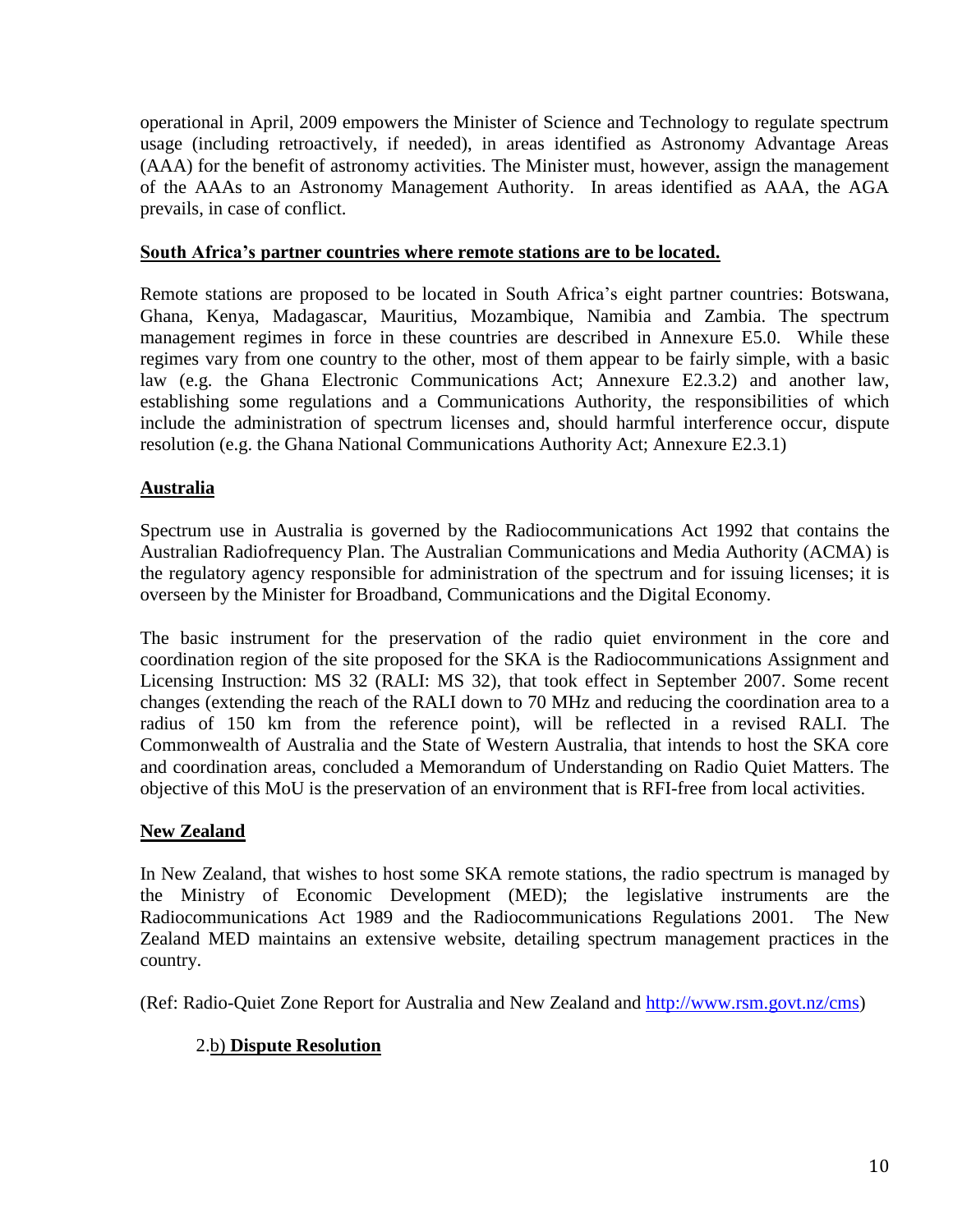A clear and easy to follow process to resolve conflicts or disputes is particularly important for the preservation of an RFI-free environment. The following arrangements are in effect:

## **South Africa and partner countries**

Within the Core and Central AAAs, spectrum authority has been transferred to the Minister of Science and Technology, who must be represented in turn by an Astronomy Management Authority (See AGA Act; Annexure E1.0); in other areas of the country, spectrum authority is exercised by ICASA. A cooperation agreement has been signed (see Annexure E6.0) between the Dept of Science and Technology and ICASA, but it is conceivable that disputes could arise between these entities; in fact, the Agreement provides for just such a possibility (see Article 8 of Annexure E6.0). No adequate dispute resolution process seems to be in place, should such a conflict arise – it is left to amicable settlement through consultation or negotiation between the Parties. Conflict resolution for remote stations is not addressed, but presumably the general conflict resolution process in force in each country would apply.

# **Australia and New Zealand**

CSIRO is the entity that would currently represent radio astronomy interests in case of a conflict. An extremely clear description of the conflict resolution process, that includes flowcharts indicating the maximum duration of various stages of the process, is provided in the Management Framework for the Midwest Radio Quiet Zone (MoU on Radio Quiet Matters… between the Commonwealth of Australia and the State of Western Australia- Appendix C - Mid West Radio Quiet Zone Management Framework). Separate processes are shown for the core and the coordination regions; in both cases the power of decision is retained by ACMA in those cases when no satisfactory agreement is reached between the parties. It is indicated that, should Australia/New Zealand be chosen to site the SKA, CSIRO may be replaced as the entity representing radio astronomy interests by a successor entity representing the SKA.

No specific conflict resolution process appears to be available at this time for stations that would be located outside the AMWRQZ. Those that would be located in another Australian state would presumably still come under the authority of ACMA.

#### 2.c) **Enforcement and Penalties**

ACMA is responsible for enforcing spectrum regulations within Australia and has the authority to suspend or cancel licenses. A magistrate may authorize ACMA to search, seize and confiscate radio equipment in violation of the regulations.

Persons operating transmitters in violation of the AGA in South Africa may be issued a compliance notice. If they do not comply, their license may be suspended or revoked. Upon non-compliance, repeat offenders in violation of the AGA may also be fined and even imprisoned

# **3) Radio spectrum usage, including future developments outside the RQZ that will influence the environment at the core and at remote locations.**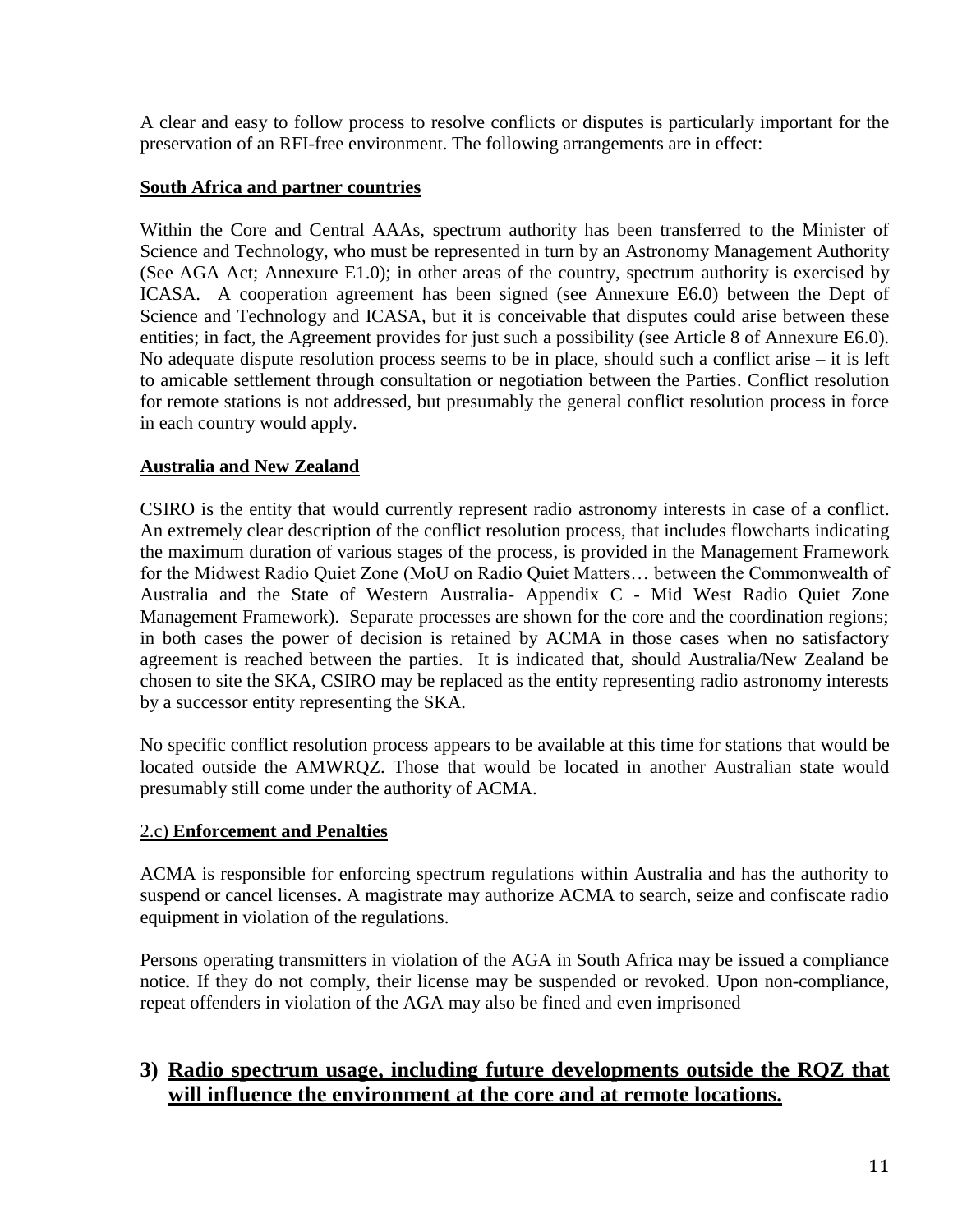# **South Africa:**

Current usage and future improvements or termination of services:

- **-** Broadcasting: radio FM (87.5-108 MHz): staged termination of transmissions in the band 100- 108 MHz in the Karoo region.
- **-** Broadcasting: TV (174-254 MHz, 470-862 MHz): of relevance to the Core and Central AAAs: discontinuation of the use of the band 174-254 MHz, and discontinuation of the use of the band 470-862 MHz, except for two 8 MHz wide bands.
- **-** GSM Mobile Cellular Communications (880-915 MHz, 925-960 MHz): base stations within the KCAAAs will restrict their radiation towards the Karoo Core by using phased antenna systems.
- **-** Private radio communications (146-174 MHz, 406-470 MHz): migrate use in the KCAAA1 to the band 66-88 MHz.
- **-** Public trunked radio communications (254-259.4 MHz, 262-267.4 MHz): obsolete technology, destined to be phased out, in practice migration to GSM mobile networks.
- **-** Railways (160 MHz, in band 440-466 MHz): focus transmissions on railway line, minimize transmissions towards the Karoo Core.
- **-** Aviation (108-137 MHz, 1030/1090/1019/1021 MHz): intention to impose flight restrictions over at least the KCAAA
- **-** Microwave radio communication links (in the 4, 6, 7, 8, 10 and 22/23 GHz bands): their use is being phased out and replaced by the use of fiber optics links.

Expected New Services:

- **-** Development and growth of personal communications is radio based and has spread beyond voice and SMS communications to internet access:
	- **-** in the bands 900 and 1800 MHz, and 2.1, 2.6 and 3.4 GHz: mainly in high density areas
	- **-** digital dividend from migration to digital TV transmissions will open up the band 790-862 MHz for other commercial applications, but demand is very low in the Northern Cape Province and will be restricted by the requirements of the AGA Act.
- **-** Replacement of obsolete and uneconomical open wire telephone systems with radio communications in rural areas

(Ref: South African Response, Sect. 1.6)

# **Australia:**

ACMA continually monitors future spectrum developments, and has identified a number of planned changes in radio spectrum usage over the coming years, which are described in their 5-year Spectrum Outlook, issued annually. The following relevant issues are taken from the 2011 – 2015 Spectrum Outlook:

**-** Digital television transition: end of all analogue TV transmissions by the end of 2013. ACMA will work with the SKA entity on the preference to restack the digital channels into the VHF or the UHF band within the AMWRQZ.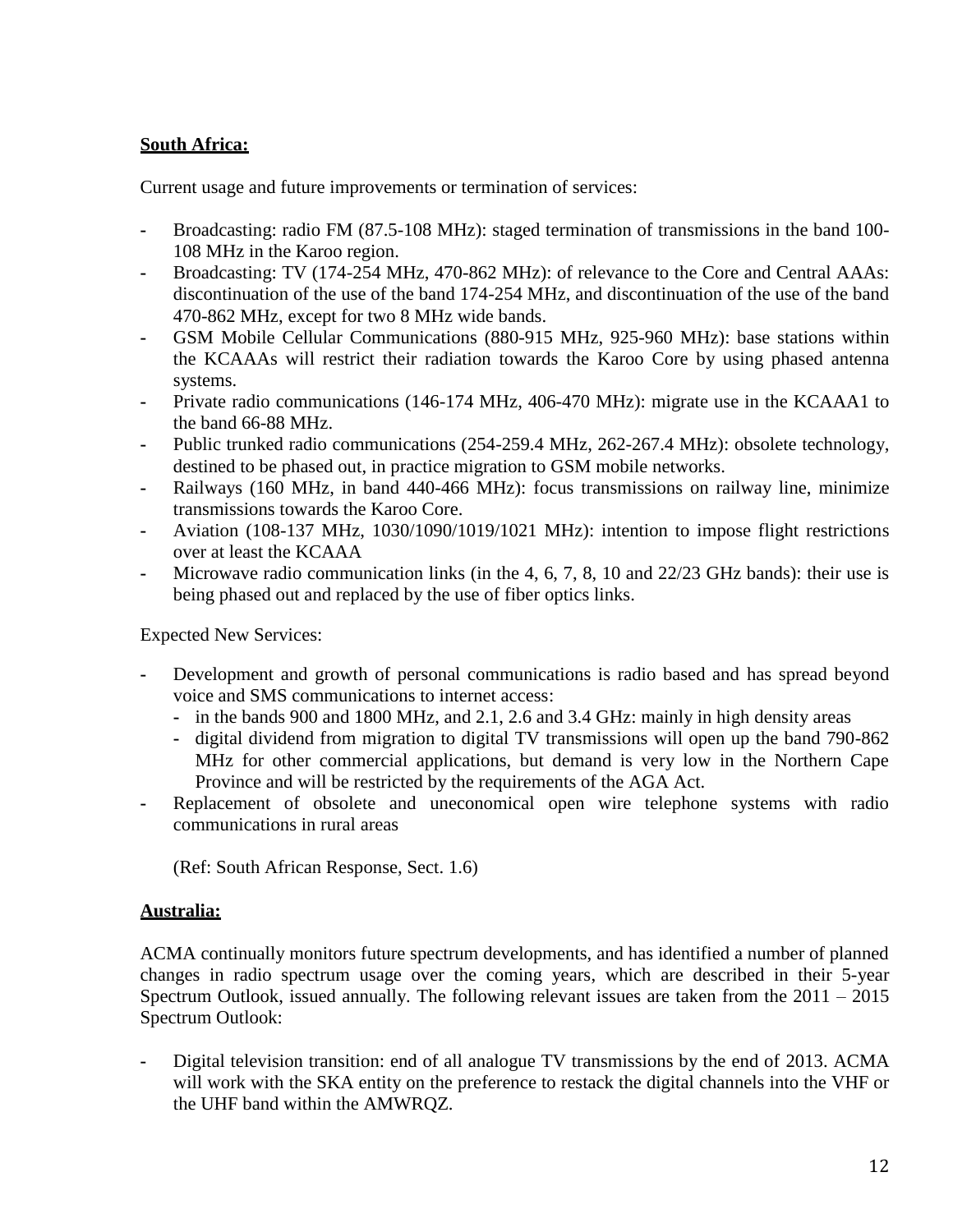- **-** Digital dividend and mobile broadband:
	- **-** the band 694-820 MHz will be reallocated for other applications; it is expected that the bands 703-748 MHz and 758-803 MHz will be auctioned.
	- **-** the bands 2500-2570 MHz and 2620-2690 MHz are being considered for new spectrum uses, such as wireless access
- **-** National Broadband Network: will provide high-capacity optic fiber connectivity over 93 of Australian homes etc., and will thus relieve radio frequency spectrum pressure
- **-** 400 MHz review: the 403-520 MHz band is one of the most heavily used in the radio spectrum. Arrangements will be made for harmonized spectrum use, reduction of channel bandwidths, etc.

(Ref: Radio-Quiet Zone Report for Australia and New Zealand, Sect. 5)

# **4) Interaction of the hosts with international spectrum management bodies.**

(Ref: Section 6 of the Radio-Quiet Zone Report for Australia and New Zealand and Section 1.7.3 of the South African Response to the SSG Request for Information)

Australia and New Zealand have long been active in international spectrum management in the general radiocommunication area, and more specifically in the management of spectrum for radio astronomy and the space sciences. A past Secretary General of the ITU was an Australian (1983 – 1989) and Australians and New Zealanders do chair, or have chaired, numerous important committees at World Radiocommunication Conferences (WRCs) and ITU-R (or, in the past CCIR) Study Groups (SGs) and Working Parties (WPs).

In the specific area of radio astronomy, Dr. J. Whiteoak, from the Australia National Telescope Facility (ATNF) chaired ITU-R WP 7D (Radio astronomy) for many years; the current chair is also Australian, from the same institution. Australians are also active in RAFCAP and IUCAF, the Asia-Pacific regional and worldwide organizations, respectively, that defend radio astronomers' access to the spectrum in regional and worldwide telecommunications fora. To the committee's knowledge, there has been no New Zealand participation in spectrum management for the science services.

While South African involvement in international spectrum management, particularly for radio astronomy, is relatively recent, the country currently participates actively in international spectrum management bodies. At WRC-07 the South African delegation was very supportive of radio astronomy interests, and it participates actively in the activities of WP 7D, in the European Science Foundation's Committee on Radio Astronomy Frequencies (CRAF) and in IUCAF.

# **5) Perceived shortcomings (and advantages) in the RFI Regulation and any limitations to the RQZ that may affect an individual site's suitability to host the SKA.**

A direct comparison between the properties of the Australian Mid West RQZ (AMWRQZ) and the South African Karoo Astronomy Advantage Areas (SAKRQZ) is not possible. The two prospective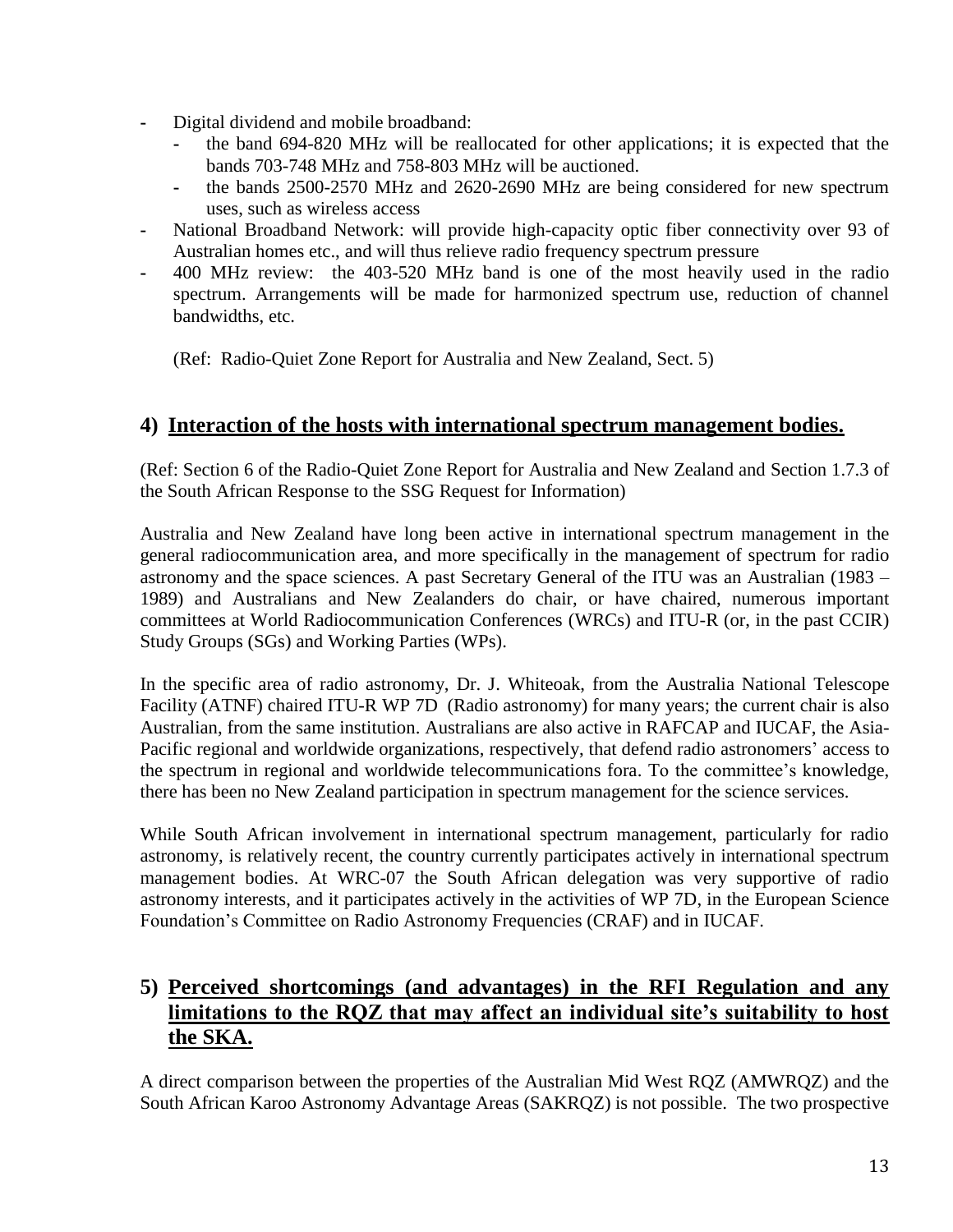sites differ in too many ways, including their physical characteristics and the regulatory regime at each, for such a comparison to be meaningful. It should be kept in mind that the regulatory environment of each prospective host country reflects the local culture and the institutions that evolved in it, and it should be interpreted in that context. For example, while spectrum management is organized quite differently in Australia and in South Africa, reflecting the culture of each country, they may be equally efficient.

Although we will venture to point out some perceived shortcomings and strengths, of the proposed sites and the regulations covering them based on the above descriptive summary, our conclusions should be taken with extreme caution. We wish to emphasize that both proponents have done an enormous amount of work towards establishing an effective RQZ that provides an RFI free environment that may successfully host the SKA. We believe that any perceived regulatory shortcoming or advantage of either site is minor and does not confer a definitive advantage that would disqualify the other site.

### 5.a) **Power levels allowed within the SKA core area**

The detrimental power flux level threshold within the core area of either site has been established with reference to a fixed point located at the center of the area (as is the case with the quiet zones in existence, e.g. the US National Radio Quiet Zone- NRQZ). RQZs in existence were, however, established for the protection of single dish telescopes, not arrays, and RFI levels may vary considerably within an area of, say 5 km radius, that will house each of the three envisioned SKA core. Experience also shows that license holders balk at requests of mitigation measures beyond what is strictly in the regulations and that when such requests are made, they usually give rise to hard to solve disputes.

Consequently, the committee believes that a distributed system, such as the SKA, should be protected to the same power flux level within the entire core area. We realize, of course, that there is no precedent for a RQZ that is established under those conditions, and that establishing such an area is a difficult task.

The regulations for the core SKA areas currently in place at either of the sites makes it very difficult for new, licensed transmitters to be established. It is to be expected that this condition will result in the preservation of the present RFI (or, rather, RFI-free) situation in the core areas for the foreseeable future, thus making an assessment of their present condition even more important.

#### 5.b) **RQZ boundaries and regulatory regime**

The AMWRQZ consists of an inner circle (core area) and an outer circular annulus (coordination area), defined over a common frequency range. The SAKRQZ is irregular in shape and segmented into Core, Central and Coordinated Astronomy Advantage Areas, that are further segmented by frequency ranges. There may be advantages to the simpler structure of the AMWRQZ, particularly when communicating the requirements to other spectrum users or to the public. Likewise, the regulatory regime of the AMWRQZ is relatively simple, as only one agency (ACMA) appears to be involved. In the case of the SAKRQZ there may be a potential for conflict between the Astronomy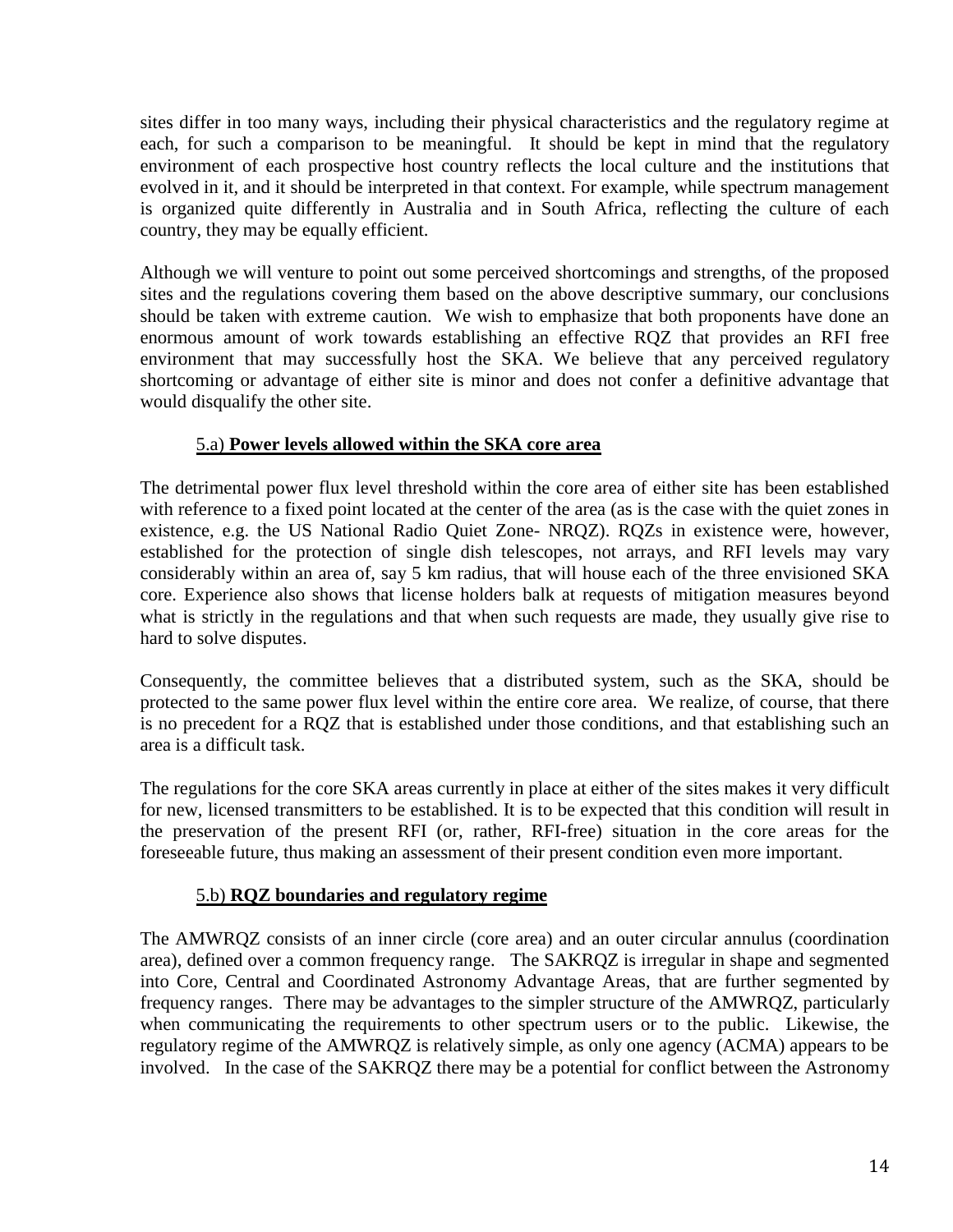Management Authority to whom the Minister of Science and Technology must transfer the task of spectrum oversight and ICASA.

### 5.c) **General Power Flux Density level threshold in the RQZs**

The allowable power flux density levels are considerable lower (more restrictive- by a margin of about 15 dB within the core and coordination areas of the SAKRQZ than within the AMWRQZ. It appears however that the SAKRQZ thresholds reflect the protection level requirements at the core, whereas the levels provided for the AMWRQZ reflect the requirements of the intermediate region, as the inner core region is controlled by the MRO. We believe however that this difference should be clarified.

### 5.d) **Airborne, mobile and unlicensed transmitters**

Airborne transmitters up to a height of 18500 m may, by order of the Minister, be excluded from airspace above the core and central AAAs in the SAKRQZ (AGA Act, Art. 21). No such limitation exists in the AMWRQZ (RALI: MS 32).

With certain exceptions, mobile, transportable, unlicensed and even short range transmitters or devices may be illegal to carry in, or operate in, core and central AAAs in the SAKRQZ (AGA Act, Art. 20).

While no such limitation exists in the RALI, we believe that overflights of the MRO are prohibited. In any event, while prohibiting overflights over, e.g. the inner core region is helpful, high flying aircraft will be line of sight to the telescope for many hundreds of kilometers

#### 5.e) **Coordination of spectrum management at remote stations**

We believe that effective spectrum management at remote stations that are going to be located outside the SKA core host country will require establishing a central coordinating authority and unified regulations. An Australia/New Zealand SKA Coordination Committee (ANZSCC) exists (see introduction to the Radio-Quiet Zone Report for Australia and New Zealand), and this committee would, presumably, deal with such issues. No similar committee or mechanism appears to exist between South Africa and its SKA partners, but we believe that such a spectrum management coordination committee should also be established between South Africa and its partners, should South Africa be selected as the host country for the SKA.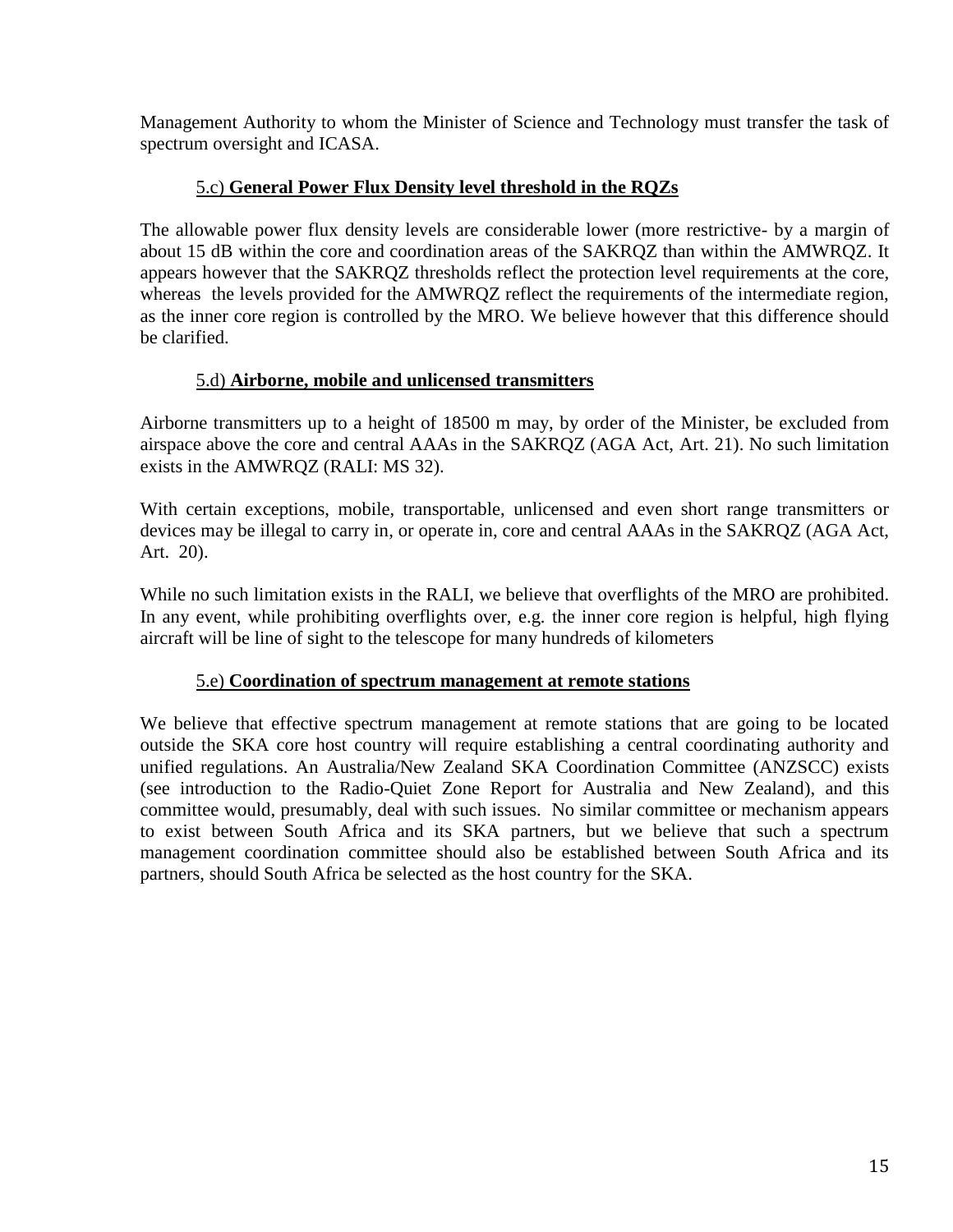# **Summary:**

We reviewed in considerable detail the regulations covering both prospective SKA sites, based on the very extensive documentation provided.

We did identify one shortcoming that appears to be common to both sites, namely that the maximum tolerable interference level in the SKA core area is established with reference to a central point, and not with respect to the entire core area. Put differently, we believe that the central core region of the SKA should be protected to the same power flux level at any point within this geographic area.

We also identified a few advantages or shortcomings of each site from a regulatory point of view. We do not believe that:

- a) Any of the disadvantages identified could be a showstopper at either site.
- b) Any of the advantages identified confers a clear superiority to one site over the other from a regulatory point of view.

We believe that both sites have done extensive and highly effective work from a regulatory point of view and that, based purely on the regulatory environment, either site could provide an adequate home to the SKA.

12 October, 2011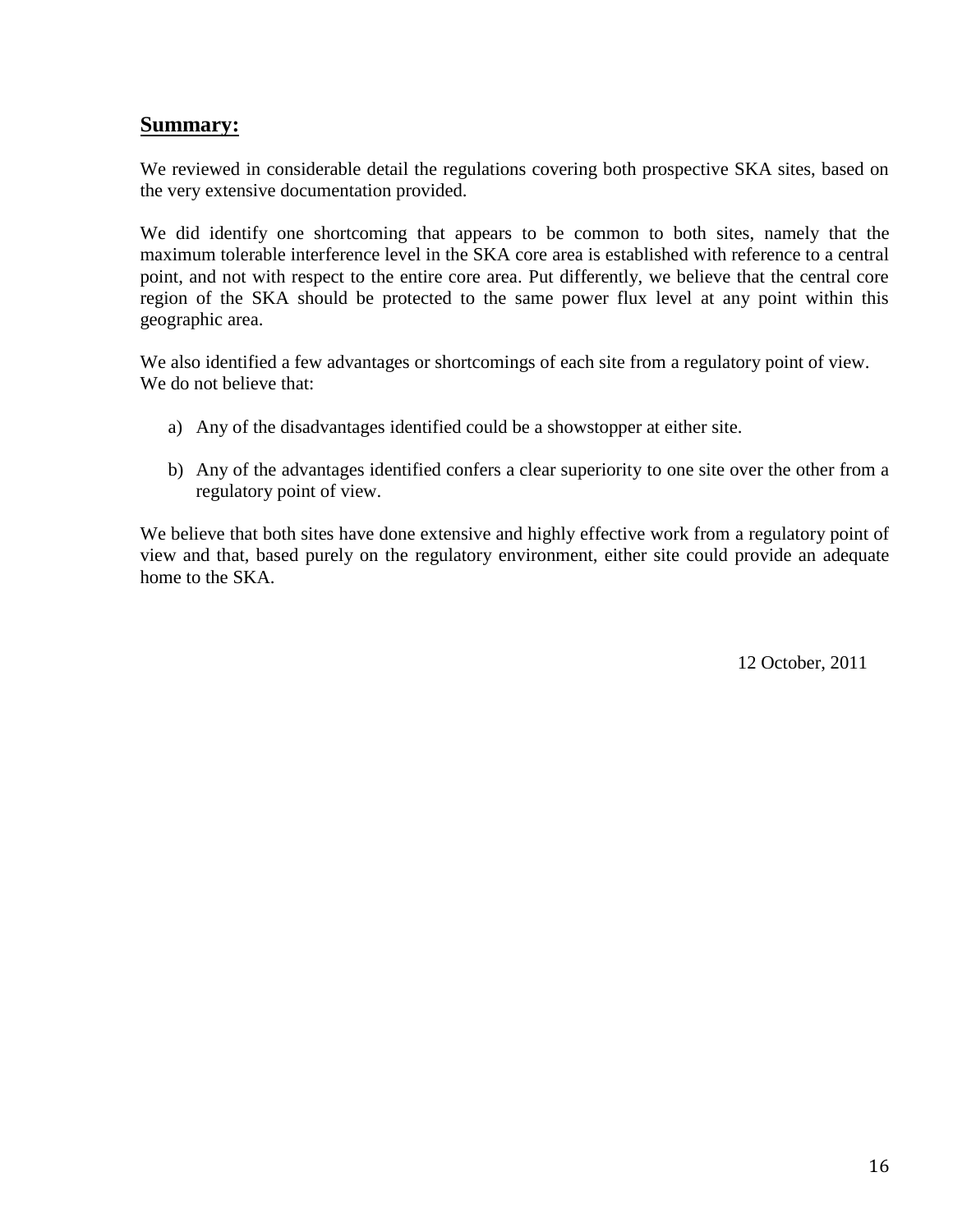#### **Annex 1**

#### **Membership of the Committee**

The Committee consisted mainly of members of the Site Characterization Working Group's Task Force on Regulatory Issues, excluding members directly connected to either of the candidate sites.

The membership consisted of Wim van Driel (France, chair), Tomas Gergely (USA), Harvey Liszt (USA) and Masatoshi Ohishi (Japan).

All members of the Committee want to emphasize that they took part in this work purely on a personal basis, and that the opinions expressed by the Committee do not, in any way, reflect the views of, nor should be attributed to, the institution or agency to which they belong.